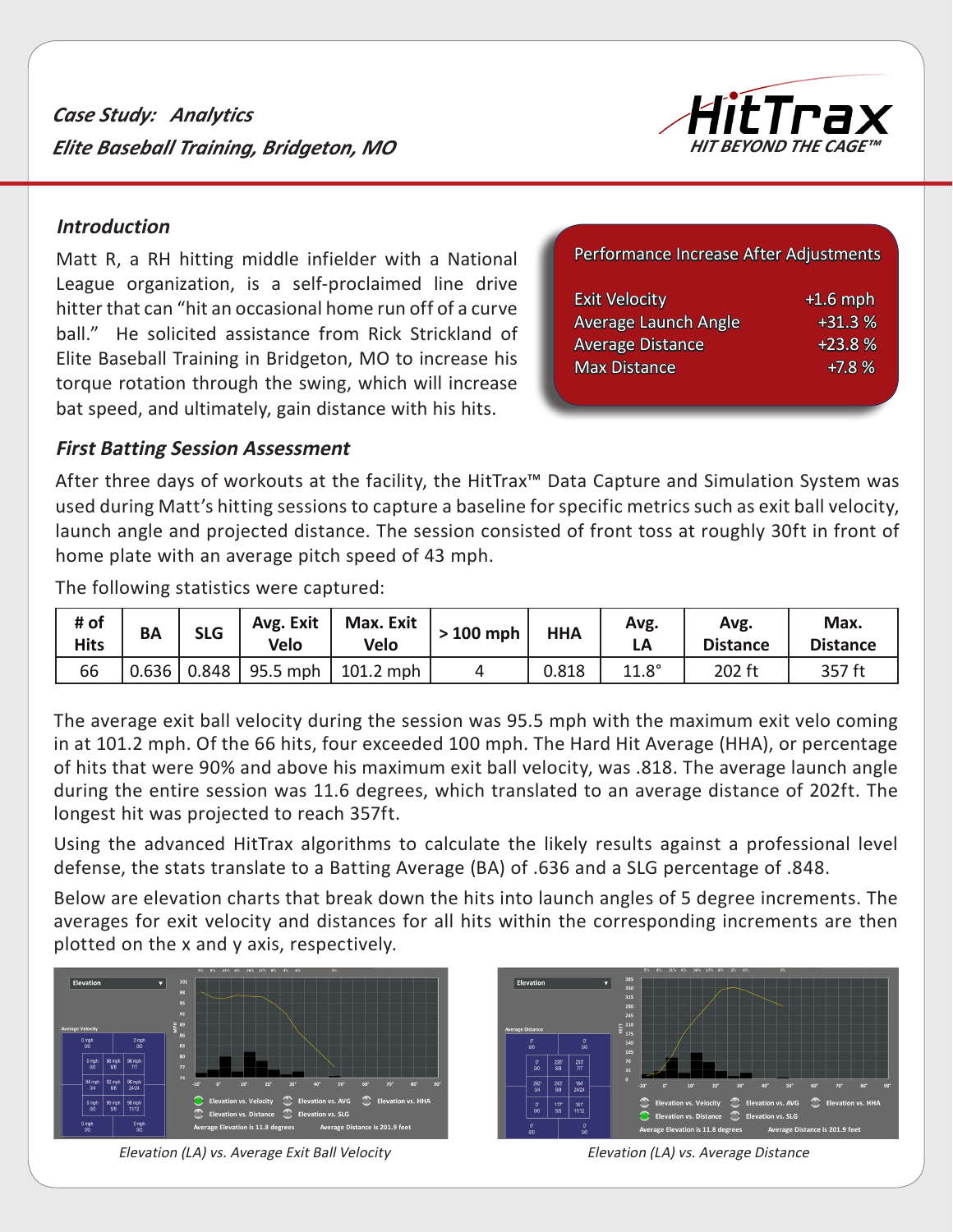Reviewing the LA vs. Avg Exit Velo chart, it is apparent that Matt has a level to slightly downward swing as his exit velo peaks in the -5 to -10 degree increment at 98 mph. The exit velo then decreases slightly to 96-97 mph until the 20 degree angle is reached where it then falls off to the low 90's.

The LA vs. Distance chart shows that the average distance peaks at 350ft when the LA is within the 25° and 30° increment.

The LA vs. BA and SLG percentages are shown in the chart below. It should be noted that both percentages dip significantly when the LA reaches the 15°-20° increment and then again in the 25°-30° increment. By knowing that the average distances for these two increments are 280ft and 350ft, respectively, and reviewing the below spray chart, which indicates that 94% of the balls struck were directed towards centerfield, it can be interpreted that these hits did not have enough distance nor were they hit in a direction that would elude the centerfielder.



Elevation (LA) vs. Batting Avg./SLG Spray Chart Spray Chart



# **Adjustments**

The data from the first session indicated that Coach Strickland needed to elevate Matt's swing plane so that his exit ball velocity peaks in the 0 to 10 degree range, rather than the -5 to -10 degree increment. With this goal now known, Coach Strickland designed a series of exercises to increase the lift in the swing, which Matt implemented in the next series of batting sessions.

## **Second Batting Session Assessment**

Utilizing the adjustments, Matt stepped back into the HitTrax cage and recorded a second session.

## Results were as follows:

| # of<br><b>Hits</b> | BA    | <b>SLG</b> | Avg. Exit<br><b>Velo</b> | Max. Exit<br>Velo                  | $>100$ mph | <b>HHA</b> | Avg.         | Avg.<br><b>Distance</b> | Max.<br><b>Distance</b> |
|---------------------|-------|------------|--------------------------|------------------------------------|------------|------------|--------------|-------------------------|-------------------------|
| 89                  | 0.640 | 1.045      |                          | $\vert$ 96.2 mph $\vert$ 102.8 mph | 11         | 0.865      | $15.5^\circ$ | 250 ft                  | 385 ft                  |

Reviewing the stats, the second session produced a measurable increase in key metrics compared to the first session. The maximum exit ball velocity recorded for this session was 102.8 mph compared to 101.2 mph in the first session. The average exit velocity increased as well from 95.5 mph to 96.2 mph. Of the 89 hits, eleven exceeded 100 mph and his HHA increased to 0.865 from 0.818.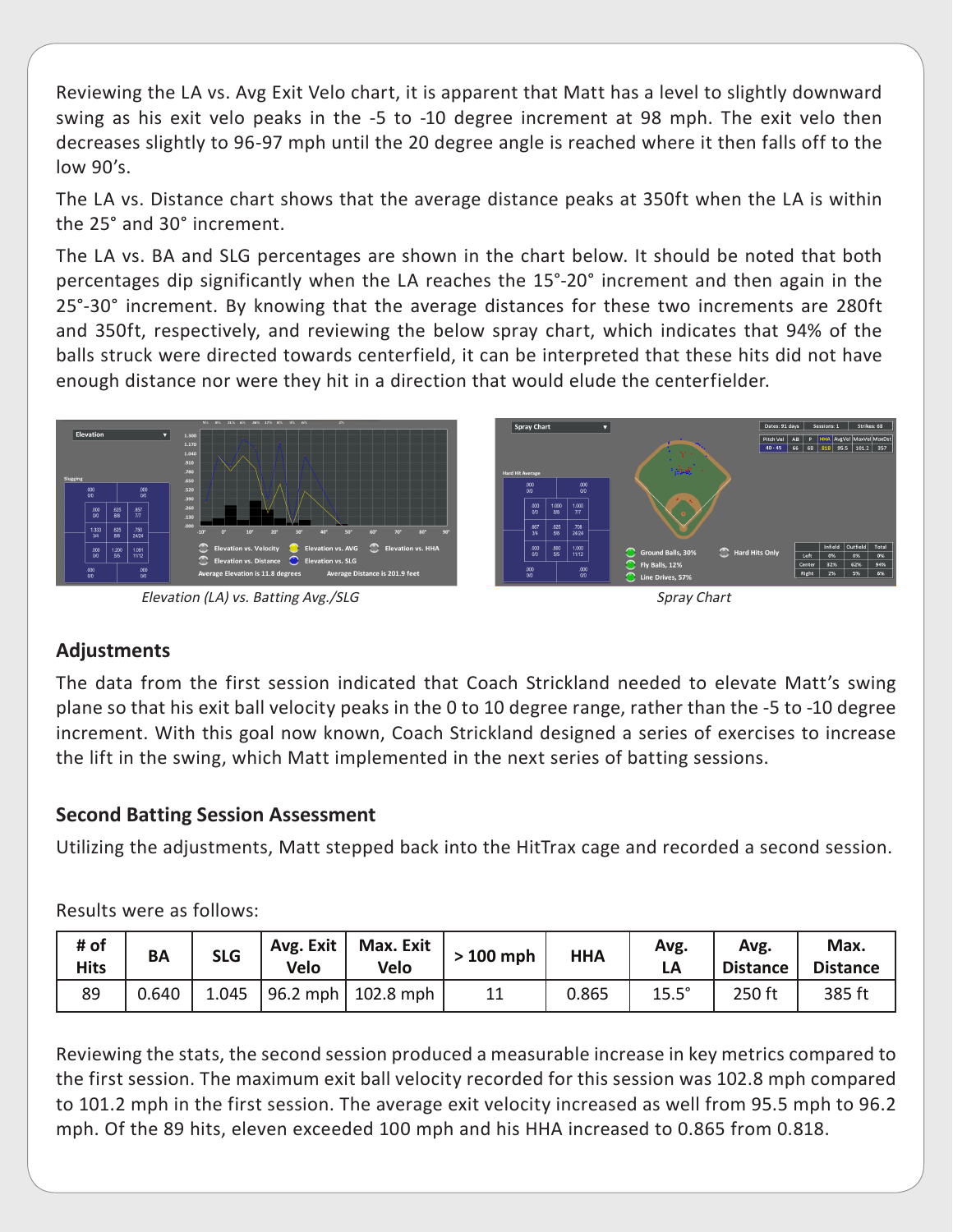Looking to add more lift to the swing and distance in his hits, Matt increased his overall average launch angle to 15.5° in this session from the previous average of 11.8°. This produced a significant increase in his average distance for the session at 250ft against 202ft for the first session. The longest drive was calculated at 385 ft compared to 357 ft in the first.



Elevation (LA) vs. Average Exit Ball Velocity Elevation (LA) vs. Average Distance



The above LA vs. Exit Ball Velocity chart indicates notable increases in the 0°-5° and 5°-10° increments from 96mph to 99mph in the second session. The 25°-30° increment, which is the LA that will produce longer drives, also showed a significant increase in velocity from 92mph in the first session to 95mph in the second.

Reviewing the LA vs. Average Distance chart, it should be noted that the average distance in the 25°-30° increment increased by 10ft.

While his BA remained basically the same at 0.640, the added velocity and distance significantly increased his overall SLG percentage from 0.848 to 1.045. It should be noted, however, that the below spray chart clearly shows that Matt used a great deal more of the field in the second session



Elevation (LA) vs. Batting Avg./SLG Spray Chart Spray Chart



As stated, there was a significant increase in overall SLG from the first session, however, the added lift in Matt's swing increased the average exit velocity by 3 mph (from 92mph to 95mph) within the crucial 25°-30° increment. This translated to a dramatic increase in SLG for this increment from 0.000 in the first session to 1.800 in the second session. The total number of hits launched in the 25°-30° increment increased from a total of 4 in the first session to 11 in the second.

Lastly, the spray chart shows that the percentage of ground balls drastically decreased from 30% in the first session to 14% in the second session while both the percentage of fly balls and line drives increased.